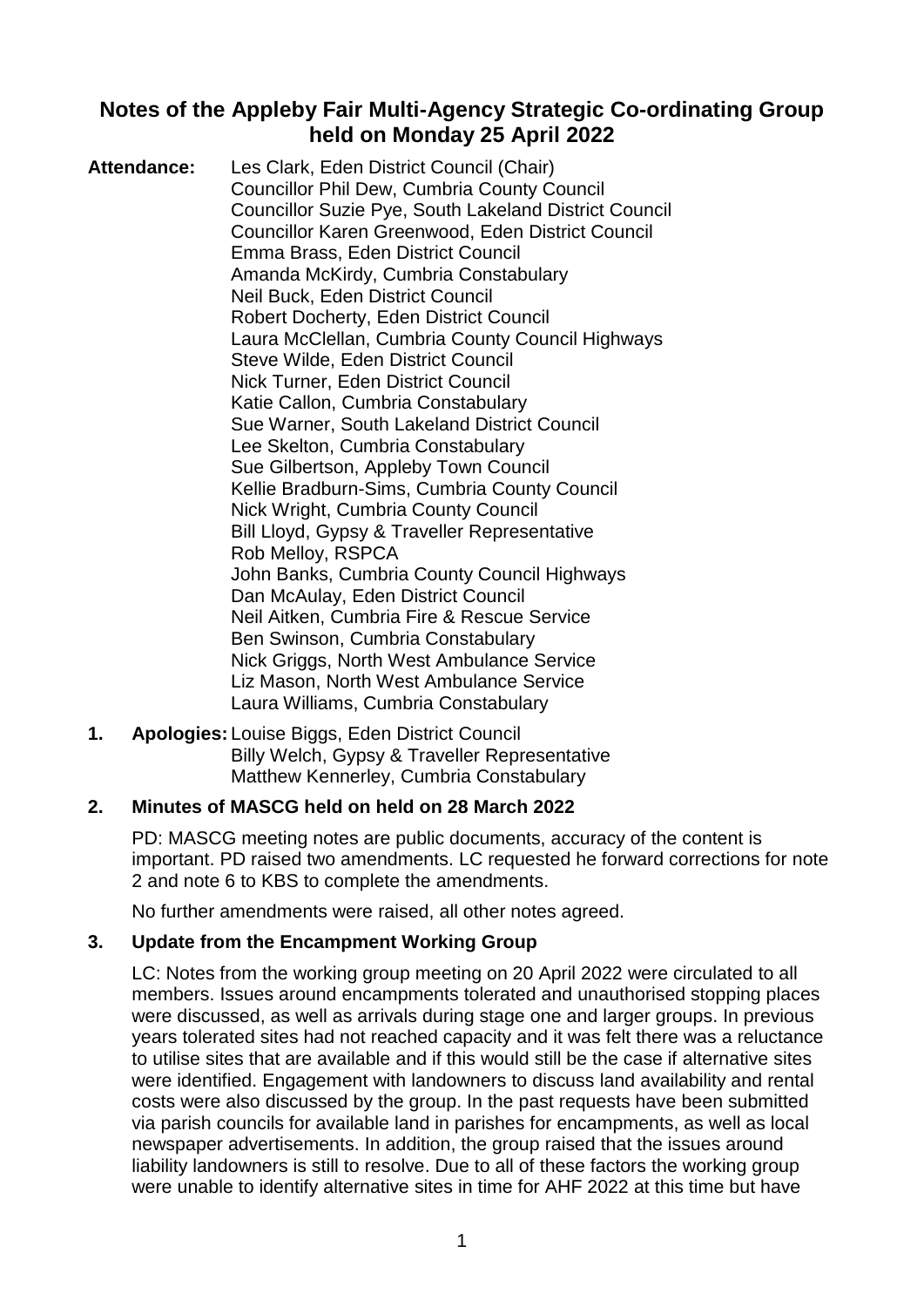suggested MASCG consider employing a land agent to complete a search for potential sites. There are over 100 licenced caravan sites in Eden that operate to licenced conditions and a number of them have availability each year around the time of the fair.

The working group summarised some key suggestions for AHF 2022 to assist with use of tolerated stopping places:

- $\triangleright$  Police who staff the highway during AHF Phase One are informed of all licenced sites and tolerated stopping places, to provide options to people in unauthorised zones.
- $\triangleright$  Identify suitable highway land that is suitable for motorised vehicles caravans.
- $\triangleright$  Regular messaging to GRT community on arriving at the right time for the fair and not early.
- $\triangleright$  Work with GRT Reps on MASCG to understand why some people are choosing to arrive early.
- $\triangleright$  Contribute outcome of working group to bid for Dept of Levelling Up Funds for 2022/23
- $\triangleright$  Look at how encampment sites and tolerated stopping places could be utilised more by early arrivals.

LC: Had spoken to ORS Consultant who have contributed to development of local planning policy in Cumbria on behalf of local authorities. An ask has been submitted to ORS for advice and support with an application to the Traveller Site Fund, and to look at eligibility for AHF. Even if it is not applicable or practicable this year, the specialist work would help to ascertain if a bid would be viable in the future. This can be taken forward by the new authority to pursue for next year if appropriate. MASCG members and working group will be asked to contribute to the work undertaken by the consultants.

BL: Offered a contribution to the work from the GRT community, the ideal group who could support this would the gypsy and traveller liaison community. He thanked the working group for their work on tolerated stopping places. He raised that a lot of issues with regards to encampments are on the A685, should Police take more precautions to stop travellers moving onto sites that are not suitable?. Also, will the Police Bill will be enforceable in June, if so police will have actual power to move travellers onto sites that are tolerated. BL also agreed with the point about early messaging on dates of the fair and not arriving too early and suggested a draft text from MASCG be put out early. He asked if the working group meeting notes were availably publicly as he would like to share with the Gypsy and Traveller representative undertaking research on behalf of Oxford University.

LS: Support proposal for consultancy work to look at tolerated stopping places an informed bid to improve facilities will be welcome. Police updated information is that it is highly unlikely the Police Bill will be in force for AHF 2022. The new Bill does come with quite restrictive powers around the approach to managing encampments that would not be entirely different to how we operate now as the guidance indicates quite high tolerance levels.

PD: The Police and Crime Bill will come with lots of conditions attached. It is how it is perceived by the public which will be the issue. The timing to submit a bid to the Traveller Site Fund is too short for 2022. Agree a piece of work should be completed around stopping places going forward. The 100 sites available during AHF are not used probably due to suitability or cost. Local residents at Cote Moor are not keen for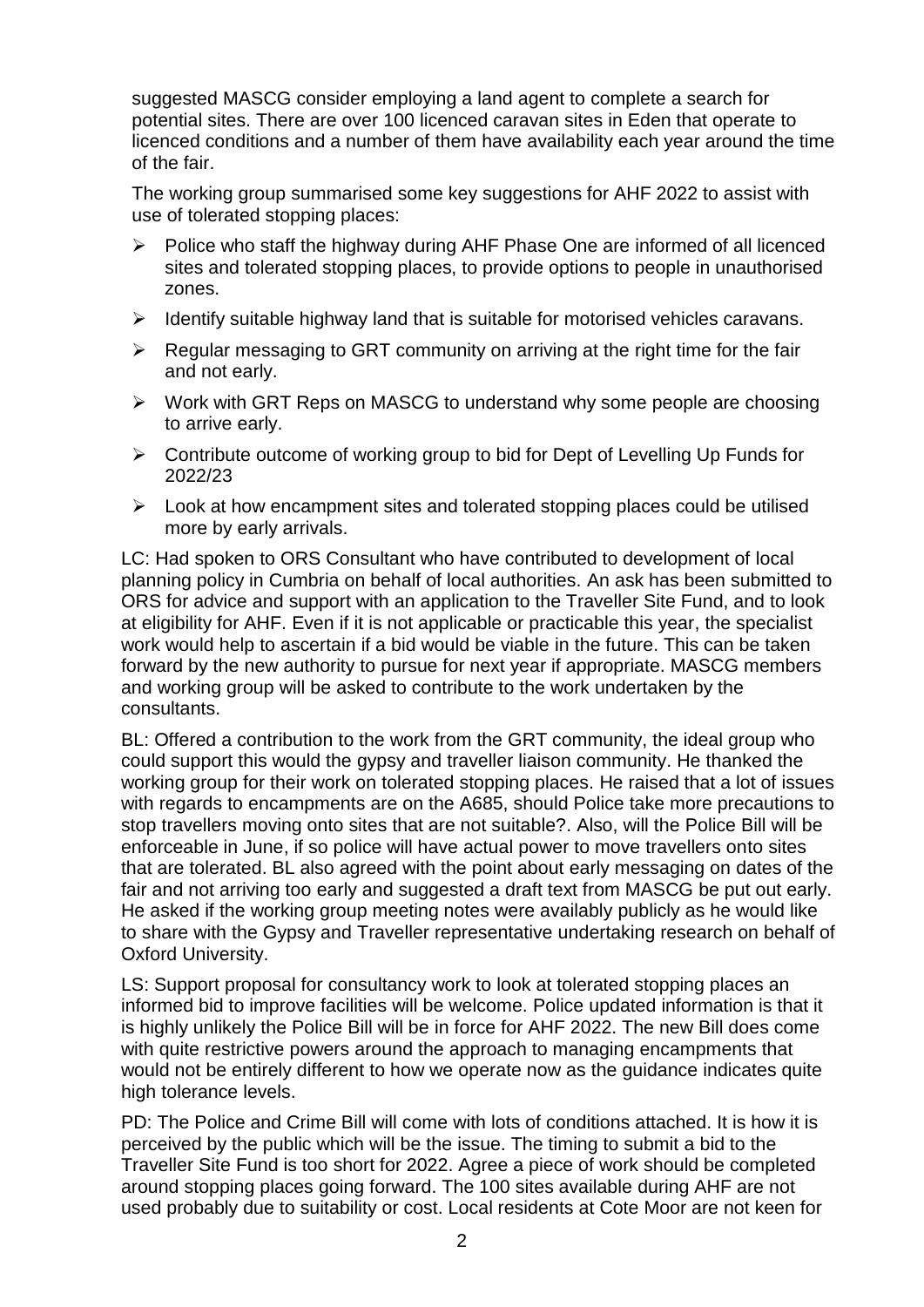more GRT to arrive on this site. PD said he wouldn't want to see the Encampment Subgroup notes formally published online until MASCG members had a proper chance to scrutinise them. It's a key matter that needs attention moving forward.

KG: Thanks to the working group for meeting. All members are correct this has been looked at for years but don't agree it has been left last minute. It has been an ongoing annual issue. Les' plan to collate in depth research to use for funding application will be really sensible and supported this. It is unfortunate that the Government has made the fund timescale so restrictive that it doesn't fit with AHF 2022. Well done to all who have contributed so far, we need to build on the work done, utilise input from consultants to take something really useful forward for new authority.

LC: The time frame for making a bid is three months, even if the information was ready, we would struggle to complete and submit an application in time however next year will be viable.

#### **4. Licensing - Sands Road Closure - extension of hours and support re road reopening later in the evening**

LS: From experience of 2010 we are concerned about limited licenced premises open and the issues this could present. The Midland, Grapes and Kings Head will only be open during AHF 2022 and licenced premises capacity will be limited. There was tension raised in the town centre last year when the pubs were closed. To mitigate the impact of potential issues The Grapes plan to open an off-site licenced service on the Sands through Thursday, Friday and Saturday during the road closure. This additional licenced site would provide a controlled area easy to manage. From policing perspective, it is an ideal location for both Gypsies and horses, it is monitored by CCTV and doesn't impact on the road network and services. To enable this, we suggest extending the Sands Road closure up to 9pm and ask for this suggestion to be supported by agencies within MASCG. We understand the road will need to reopen at 5pm to allow for road cleaning and sweeping, we could secure additional provision to support this.

NB: This was discussed last year. I suggest we still clean up a 6pm but recommend CCC do a clean up after the extended period.

Les asked the Highways Officer if the TRO offers flexibility to open and close the road as required LM confirmed that it does.

LC: Asked in principle is there a willingness from MASCG to allow for the extension and how long should it last?

LS: If there are no immediate objection from MASCG, BL would be best to provide feedback on this.

BL: Unable to provide an answer now but will talk with BW. With limited number of premises open they will become overcrowded quickly. If there are not licenced premises in town people will return to the hill or market field and purchase drink from the town. BL also pointed out that the limited number of licenced premises also means there will be a limited number of accessible toilets.

NB: Advised the group that the number of toilets on The Sands has increased for this year with the addition of urinal units, this will hopefully be an improvement from last year.

SW: Advised that the Grapes don't want to open the inside of the pub following issues last year. SW queried the time for cleaning of the Sands, NB confirmed 30 minutes will be required and 6pm wouldn`t present any issues. The decision around timing would be best left to the discretion of LS; Silver Command, to be made on the day. The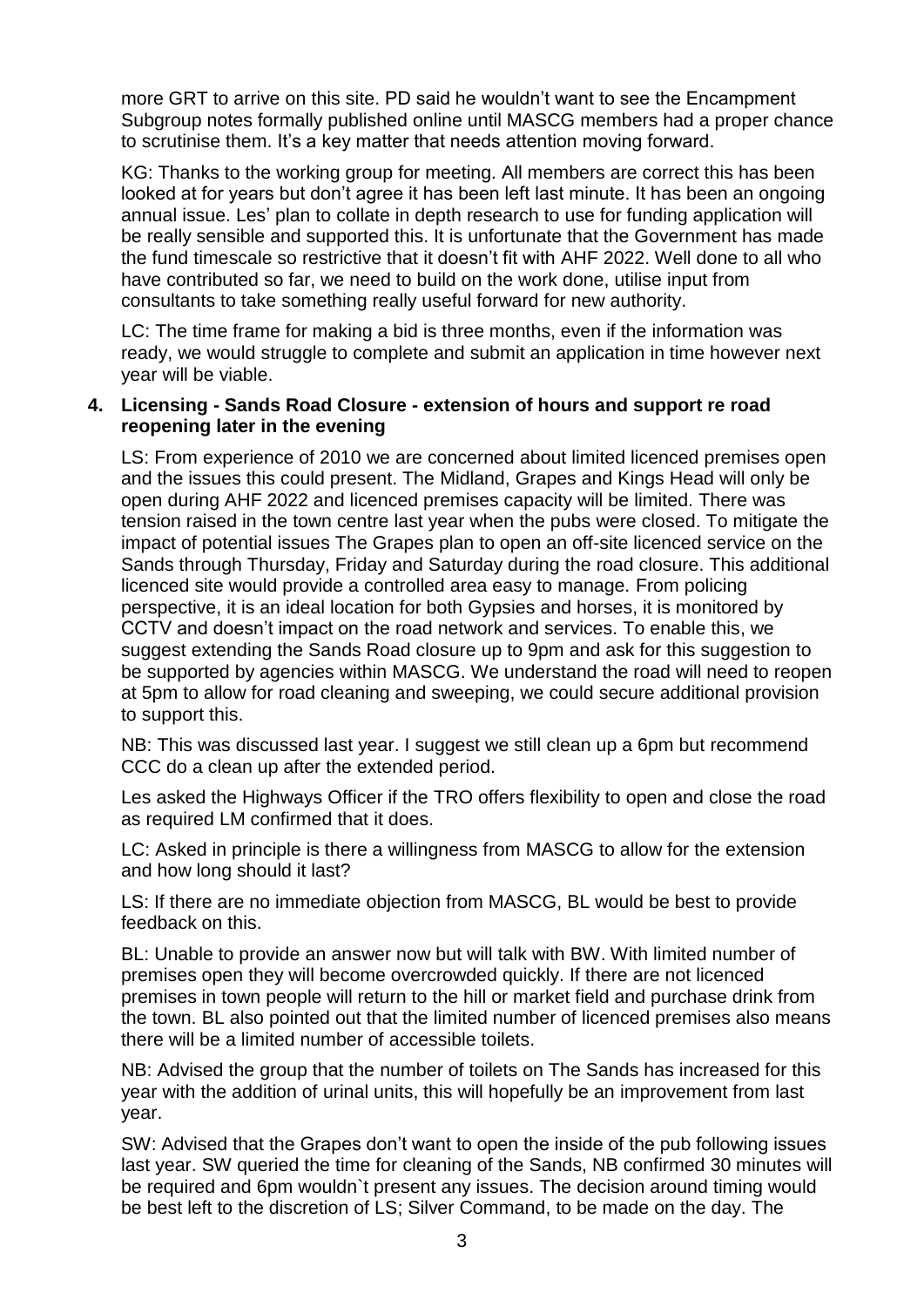proposal will be popular with the travelling community. LS agreed to support cleaning at 6pm for 30 minutes.

LC: Proposed a `not later than` should be adopted to provide guidance. LS agreed `no later than 10.30pm` would be useful. LS agreed this would be useful for directing people in the town so the area is more controlled.

SW: Concern for road re-opening at 9pm encouraging people to head to licenced premises and causing capacity issues. If the sands is re-opened by 10.30pm this will co-inside with closure of other licenced premises.

LM: Concerned that CCC crew for second clean may not be available at 10.30pm, the latest would likely be 9.30pm

BL: If the road closure is going to be extended the residents will need to be informed.

KG: Thanked Bill for raising this. The Sands extended closure mitigates the problem of open premises and exceeding capacity and risk associated with this, but we have to consider the residents on the Sands. The advantage of reopening at 6pm means the noise level reduces and local residents have some normality at the end of the day as crowds disperse in that area. People who are returning from work to this area and the town, do this when the closure if reopened. There will be a definite impact on local residents with this proposal. When the proposal is shared publicly, we must provide a clear explanation to residents as to why the decision was taken as it may create further disruption for residents. SW agreed this would need to be communicated well with residents though didn't feel there would be a significant difference.

RM: The river entrance at the end of flashing lane on the Sands is one of the most high- risk areas for horses getting injured, extra provision would need to be considered by our agency if the closure is extended.

LC: Confirmed MASCG approval in principle to extend closure on the Sands for use of Grapes off-site licencing. The duration to be clarified and agreed. Clear communication required for people living in the vicinity. All those involved in this decision to come to the next MASCG meeting with the full proposal. Lee Skelton was asked to work through the detail with all officers and collate information for approval at the next meeting.

LW: In the TMP, Garbridge Lane is reduced to one lane and then opens to two way could this be removed? It will reduce traffic flow and congestions. LS confirmed the TRO was designed with flexibility; removing this wouldn't present any problems.

NT: At the Operational Sub Group meeting communication on licenced premises as early as possible was raised.

SW: We are waiting confirmation on rural licenced premises to provide a full list of pubs that will be open to be communicated widely. The information will hopefully be ready within the next couple of weeks.

BL: Suggested the off-site licencing of Sands during extended closure should be included in the information once the decision on timing for Sands has been finalised.

#### **5. CAG Meetings/Daily TCG Meetings - Jubilee and Phase 2 - format, battle rhythm and attendance**

LC: An officer group met last week to discuss a schedule for the CAG meetings identifying location, organisations, and facilitation of meetings, also including community representatives. Overlap issues with jubilee bank holiday to support communities with any issues that may arise was part of the discussion. A schedule for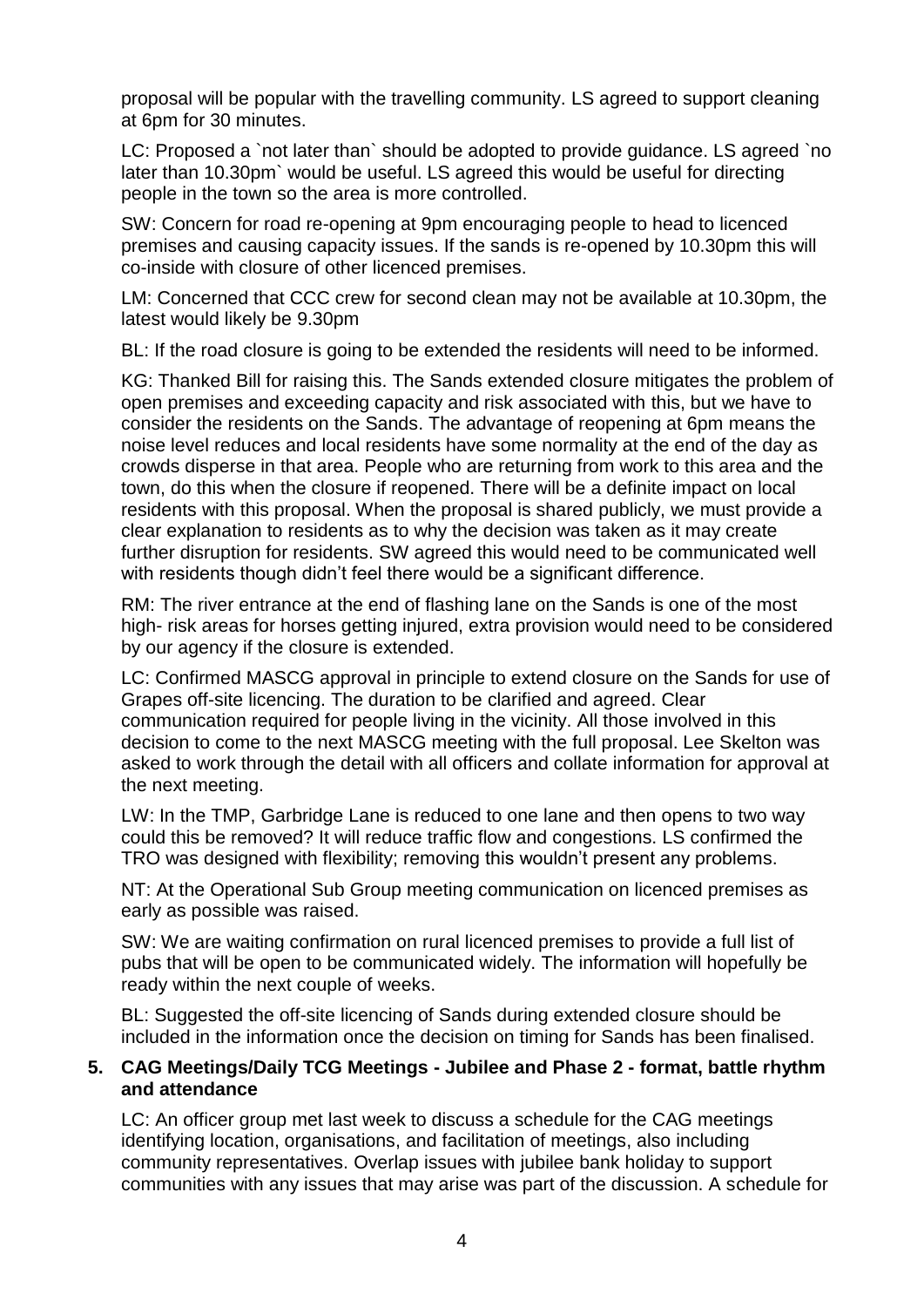meeting dates has been prepared and circulated with the meeting notes. MASCG agencies are asked to respond with confirmed contributions for the meetings.

PD: Requested a Teams meeting with Lee Skelton to discuss how the Upper Eden meetings are facilitated.

LC: Asked all members to contribute to schedule which will be signed off at next MASCG meeting.

### **6. Event Risk Assessments & MASCG signoff - Flashing Lane/River ramp, etc**

LS: Due to the heightened risks around the river and flashing lane, a proposed risk assessment agreed by all agencies would normally be signed off by MASCG. Though we are not an authorising group, the risk assessment identified that agencies understand and accept the risks and measures are put in place in the interest of public safety.

RM: Didn't recall this being completed in previous years but would definitely support the proposal as it would definitely be needed.

EB: There hasn't been a specific risk assessment for MASCG. Prior to COVID a discussion around risk assessment for staff working during the fair was agreed. The change in the risk assessment focus was mainly due to the risks presented to staff.

LS: Agreed this action would be more appropriate for the Operational Sub Group to complete and to raise with the working group. LS agreed to look through historical data and work through a proposed risk assessment with ops group, to then present to MASCG.

NB: Offered LS support from staff at EDC to assist with the risk assessment.

#### **7. Communications and Engagement Update**

Nick Turner introduced himself to the group at the start of the meeting and agreed to share his contact details with the notes from the meeting. NT advised he had received information from Eden comms team but still required logins for AHF social media accounts to share updates for the fair. NT also advised the AHF comms plan for 2022 needed to be updated, this will be circulated to all when completed. NT will also liaise with EB on updates for the website. LC offered assistance with comms plan updates and early messaging.

LC: Highlighted importance of message around `don't come too early`, and the extension of Sands closure.

#### **8. Operational Working Group Update**

#### **a) Highways- Traffic Management Plan**

LC: Members were unable to open the TMP pdf and requested KBS share the document again with the group.

KBS: Proposed the approval of the TMP is completed via email. LM agreed to resend the plan with a requested for all members to approve by email.

LM: TRO doesn't come in place for another couple of weeks, the 40mph has been put under emergency. Information will be shared with police, so they have the information.

#### **b) Parish Engagement**

Covered elsewhere on the agenda.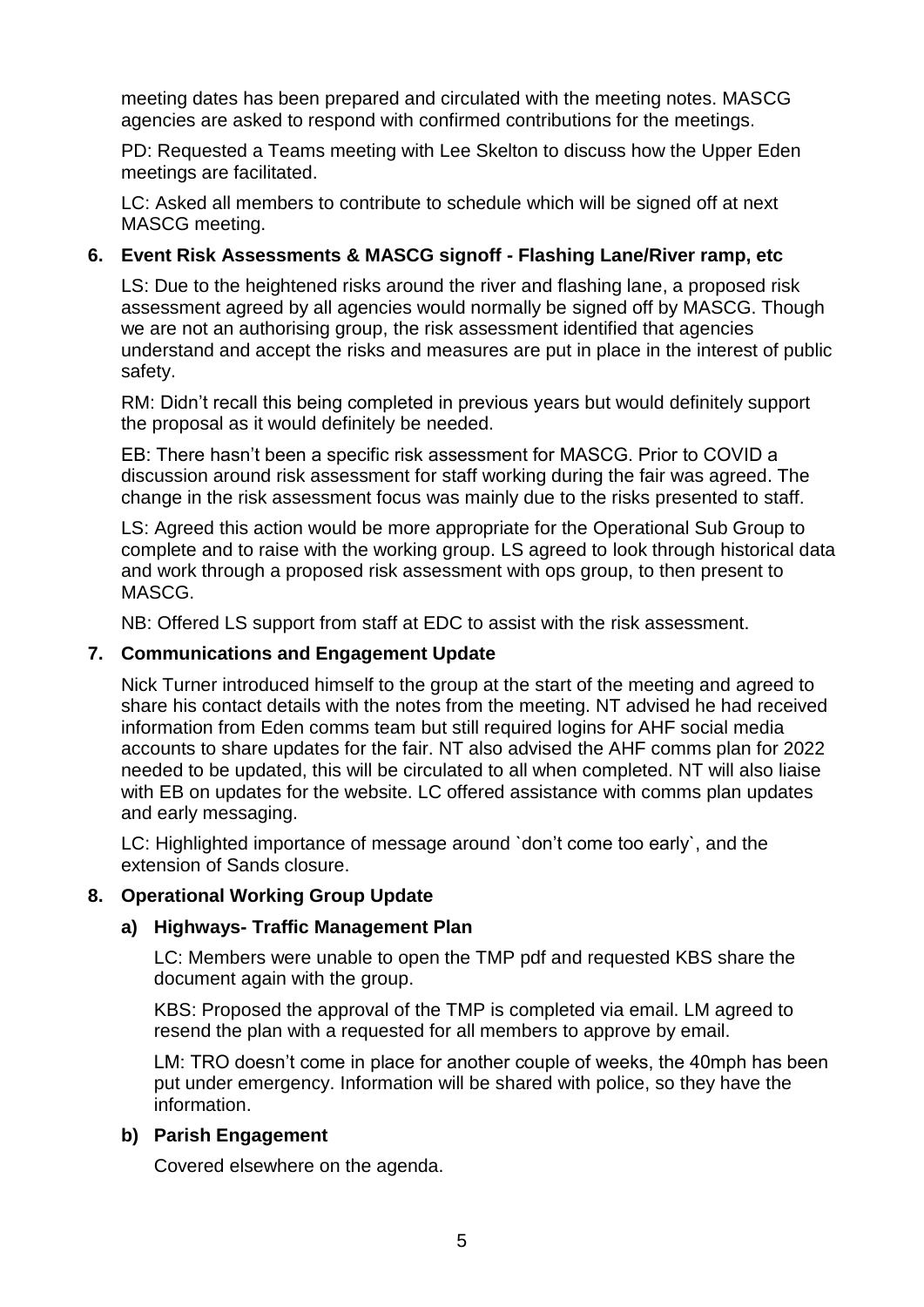## **c) Licensing**

SW: Advised that the mobile bar will be between Jimmy Winters farm and the Rising Sun. It will be located in a field off flashing lane and open up to 10pm each night. The opening hours will be reviewed daily and will depend on how well it is received. Silver Command and Police will assess opening and closing of mobile bar. The purpose of the mobile bar is to take pressure off town pubs that are open. Mobile bar licensee is Liam Bainbridge well known within GRT community.

EB: Advised MASCG that the individual approached EDC for a licence independently and has been granted a temporary event licence for the bar. The provision has not be organised by the council or police.

LS: The mobile bar has been broadly welcomed and will help to reduce over capacity in town. It can be easily closed and removed if needed. It also provides another option alongside the Sands extended closure. Both will hopefully provide people with what they need and flexibility around hours will help to manage a safe fair.

PD: Asked if the Kings Arms in Kirkby Stephen was planning to open and when will the list of all pubs be shared.

SW: Confirmed the list will be shared via NT comms lead for AHF within two weeks. The Kings Arms have confirmed they are not opening in phase one and two. PD requested the list be sent to him as soon as possible.

EB: Asked if it would be better to put some information out about pubs planning to open and provide updates on other licenced facilities as they are confirmed. LC agreed this approach had worked in the past and happy to support this time.

SW: Requested a little more time to clarify with licensees before sharing information. This was agreed.

## **d) South Lakeland**

SW: The Respect meeting will take place in Sedbergh tomorrow to discuss many items and future planning on Scroggs Bank. John Barwise and others visited a pub near Middleton common now a home for adults in care. Previous landlords had conflict with travellers, discussions will help to resolve any issues this year. A report of travellers on A684 near Clapham had been received suggesting some are already on their way to AHF.

#### **9. Any Other Business**

## **a) Trotting Races 28-29 May 2022**

KG: Advised that the Trotting Races have been confirmed for 2022 but will take place on Saturday and Sunday rather than Sunday and Bank Holiday Monday as they would normally. KG asked the Police if this event has been considered with regards to Policing in the town as it does cause concern for residents and businesses. LS confirmed that Cumbria Police are aware of the event and a policing arrangement is in place supported by the event organisers. Policing will be in place during the evenings in the town.

#### **b) Sign off on response to complaint**

LC: All were asked to complete and return response to issues that are still outstanding.